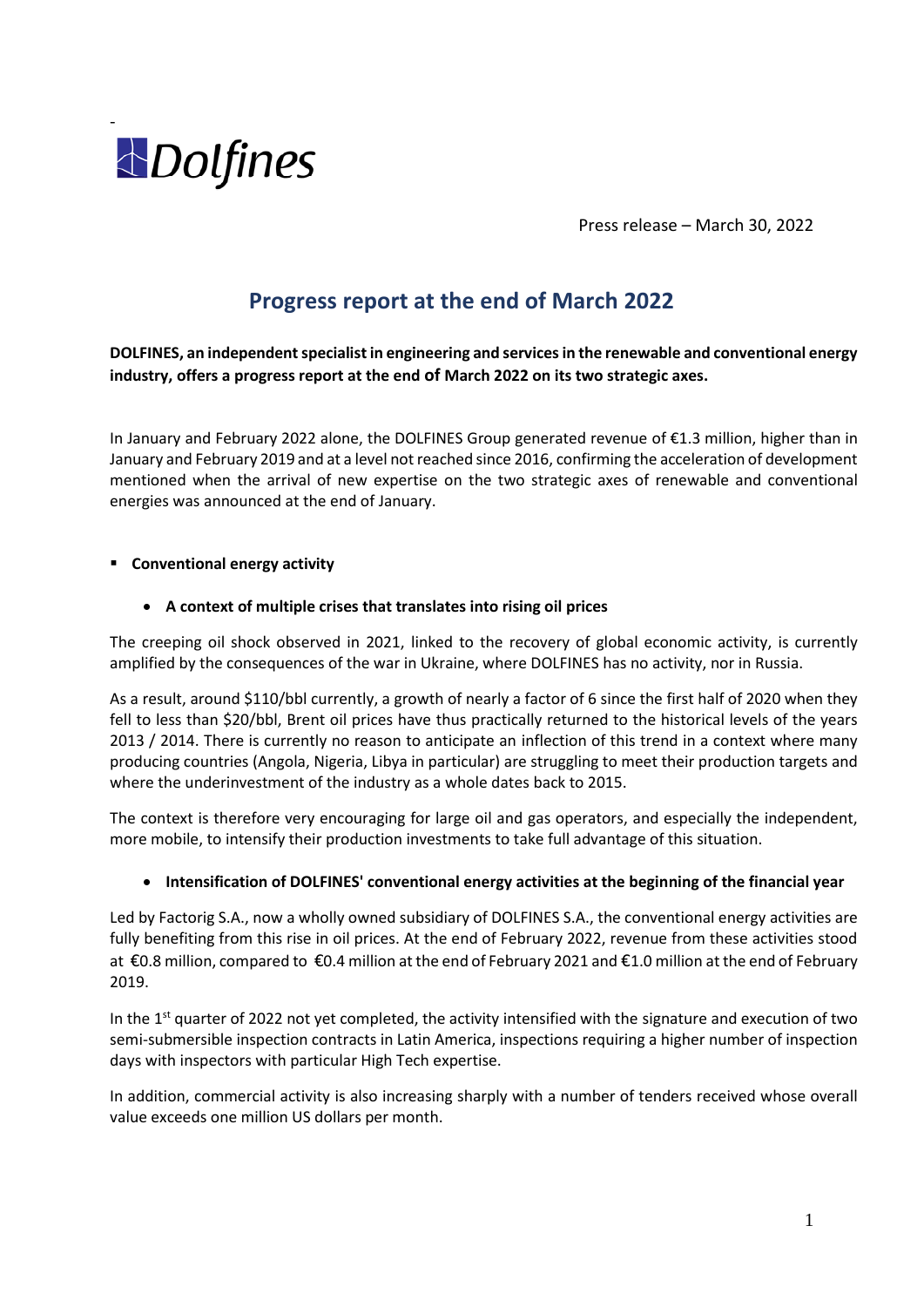# ▪ **Renewable energy activities**

# • **In France, participation in offshore wind farm projects**

The two major offshore wind farm projects in Saint-Nazaire "Banc de Guérande" (Loire-Atlantique) and Fécamp (Seine-Maritime), among others, reflect the ambition of the objectives of developing renewable energies in France, which should represent 32% of its final energy consumption by 2030.

The "Banc de Guérande" project, France's first offshore project, consists of 80 offshore wind turbines with a unit capacity of 6 MW for a total capacity of 480 MW. The wind turbines will be located between 12 and 20 km off the Loire-Atlantique, at depths ranging from 12 to 25 m. The planned production is equivalent to covering the equivalent of 20% of the electricity consumption of the Loire-Atlantique.

DOLFINES, through 8.2, participated in the inspection of turbines and nacelles during their manufacture and continues to support the project during the offshore installation campaign through a commissioning monitoring mission by mobilizing more resources.

DOLFINES / 8.2 is already mobilized to be present on the next projects, helped in this by its expertise and the accumulation of its references.

These projects highlight the ability of French companies to combine their expertise to develop France's energy sovereignty. They are thus in line with the intervention of Prime Minister Jean Castex of 14 March last, calling for the development in France of the industrial sector of floating wind power.

# • **Development of technologies in offshore wind turbines**

As mentioned in the press release of 29 October, DOLFINES has developed a tool for the maintenance of floating wind turbines at sea, which is currently at the stage of presentations to major wind farm operators already in place, several of them having already expressed strong expressions of interest.

The objective is to be able to carry out heavy maintenance of floating wind turbines of 15 MW and more on site (blade change, intervention on the turbine in particular) by means of a telescopic tool fixed on the support of the wind turbines.

This system significantly reduces maintenance investments by avoiding the repatriation of complete equipment to shore and reducing production interruptions.

Waiting for construction of the first floating wind farms, the system can also be implemented on installed wind farms with the same operational and economic benefits.

This major innovation confirms the company's strategy, which is, among other things, to add value by combining the expertise of DOLFINES' teams in floating engineering and that of 8.2 France in turbine engineering.

Finally, detailed calculations continue on the TrussFloat@15 project, extrapolation of the Trussfloat@6 for future 15 MW turbines.



**DOLFINES is listed on Euronext GrowthTM - Code ISIN : FR0014004QZ9 – Mnémo : ALDOL DOLFINES is éligible to PEA-PME**